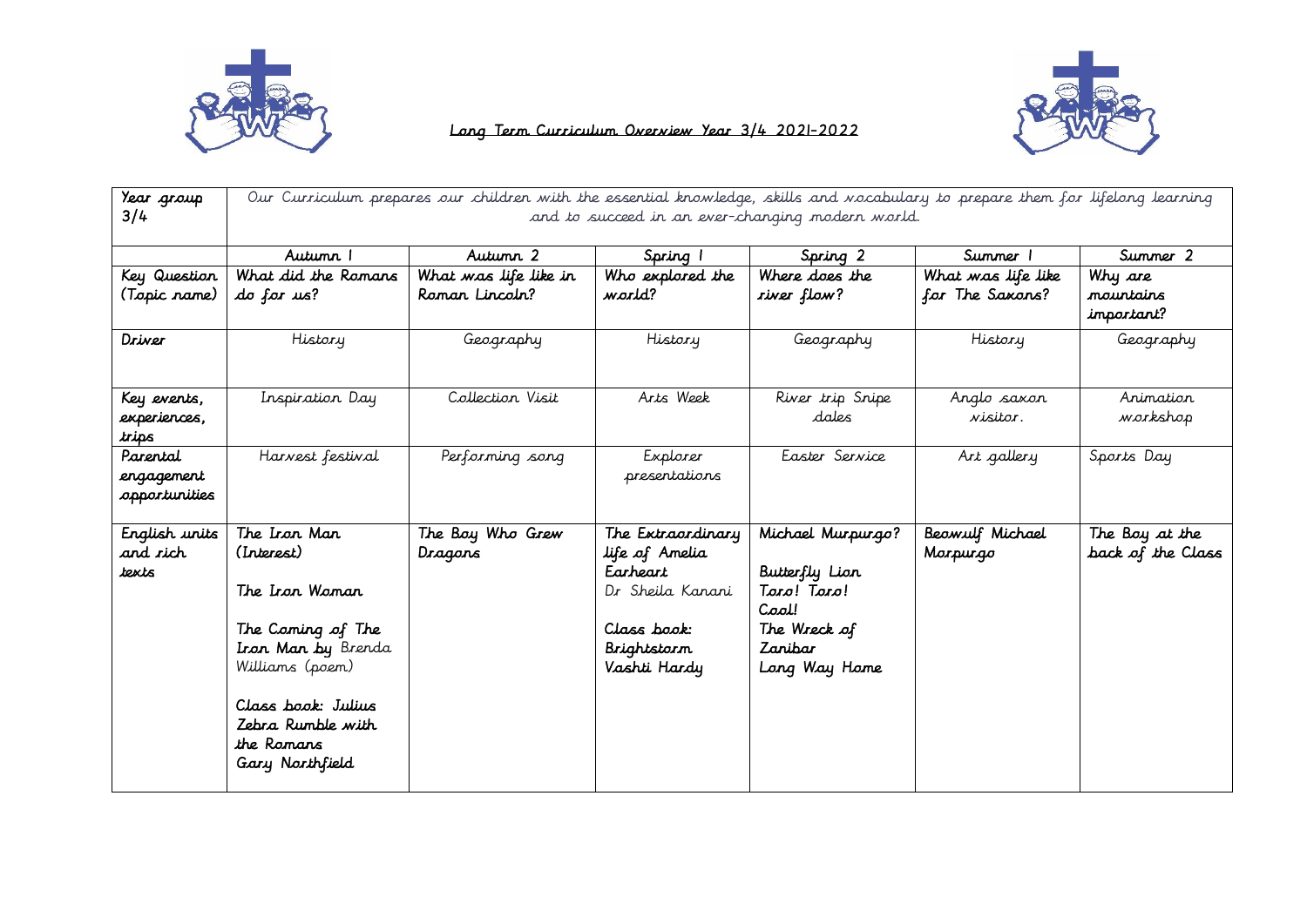| Maths links   | Roman Numerals                       | Roman Numerals                           | Time              | Measuring capacity | Chronology                            | Conversions of   |
|---------------|--------------------------------------|------------------------------------------|-------------------|--------------------|---------------------------------------|------------------|
| and           | Shape/tessellation                   | Shape/tessellation                       |                   |                    |                                       | measure (height) |
| opportunities | mosaics                              | mosaics                                  |                   |                    |                                       |                  |
|               | Timelines                            | Timelines                                |                   |                    |                                       |                  |
|               |                                      |                                          |                   |                    |                                       |                  |
| Science topic | States of matter                     | Animals including                        | Light $(Y3)$      | Living things and  |                                       | Electricity (Y4) |
|               | (Y4)                                 | humans (Y3)                              |                   | their habitat      |                                       |                  |
|               |                                      |                                          |                   | /Classification    |                                       |                  |
|               |                                      |                                          |                   | (Y4)               |                                       |                  |
| SCI skills    | Observing changes                    | Noticing patterns                        | Observing         | Noticing patterns  | Carrying out comparative and fair     |                  |
| opportunities | over different periods               |                                          | changes over      |                    | tests                                 |                  |
|               | of time,                             | Grouping and                             | different periods | Grouping and       |                                       |                  |
|               |                                      | classifying things                       | of time           | classifying things | Finding things out using a wide range |                  |
|               | Noticing patterns                    |                                          |                   | Finding things out | of secondary sources                  |                  |
|               |                                      | Carrying out                             | Noticing patterns | using a wide range |                                       |                  |
|               | Grouping and                         | comparative and fair                     |                   | of secondary       |                                       |                  |
|               | classifying things                   | tests                                    | Carrying out      | sources            |                                       |                  |
|               |                                      |                                          | comparative and   |                    |                                       |                  |
|               | Carrying out<br>comparative and fair | Finding things out<br>using a wide range | fair tests        |                    |                                       |                  |
|               | tests                                | of secondary sources                     |                   |                    |                                       |                  |
|               |                                      |                                          |                   |                    |                                       |                  |
| Geography     |                                      | To know and locate a                     |                   | To know the route  |                                       | To know where    |
|               |                                      | number of countries                      |                   | of a local river   |                                       | the mair         |
|               |                                      | in the Northern                          |                   | (near Welbourn).   |                                       | mountain regions |
|               |                                      | hemisphere.                              |                   | To know, name      |                                       | are in the UK.   |
|               |                                      |                                          |                   | and locate the     |                                       |                  |
|               |                                      | Know the names of                        |                   | main rivers in the |                                       | To know how      |
|               |                                      | and locate at least                      |                   | UK.                |                                       | mountains are    |
|               |                                      | eight counties and at                    |                   |                    |                                       | used around the  |
|               |                                      | least six cities in                      |                   | To locate the main |                                       | world (tourism)  |
|               |                                      | England                                  |                   | rivers in the 7    |                                       |                  |
|               |                                      |                                          |                   | continents of the  |                                       | To know some of  |
|               |                                      | Know at least five                       |                   | world.             |                                       | the dangers of   |
|               |                                      | differences between                      |                   |                    |                                       | climbing         |
|               |                                      | living in the UK and                     |                   |                    |                                       | mountains.       |
|               |                                      | a Mediterranean                          |                   |                    |                                       |                  |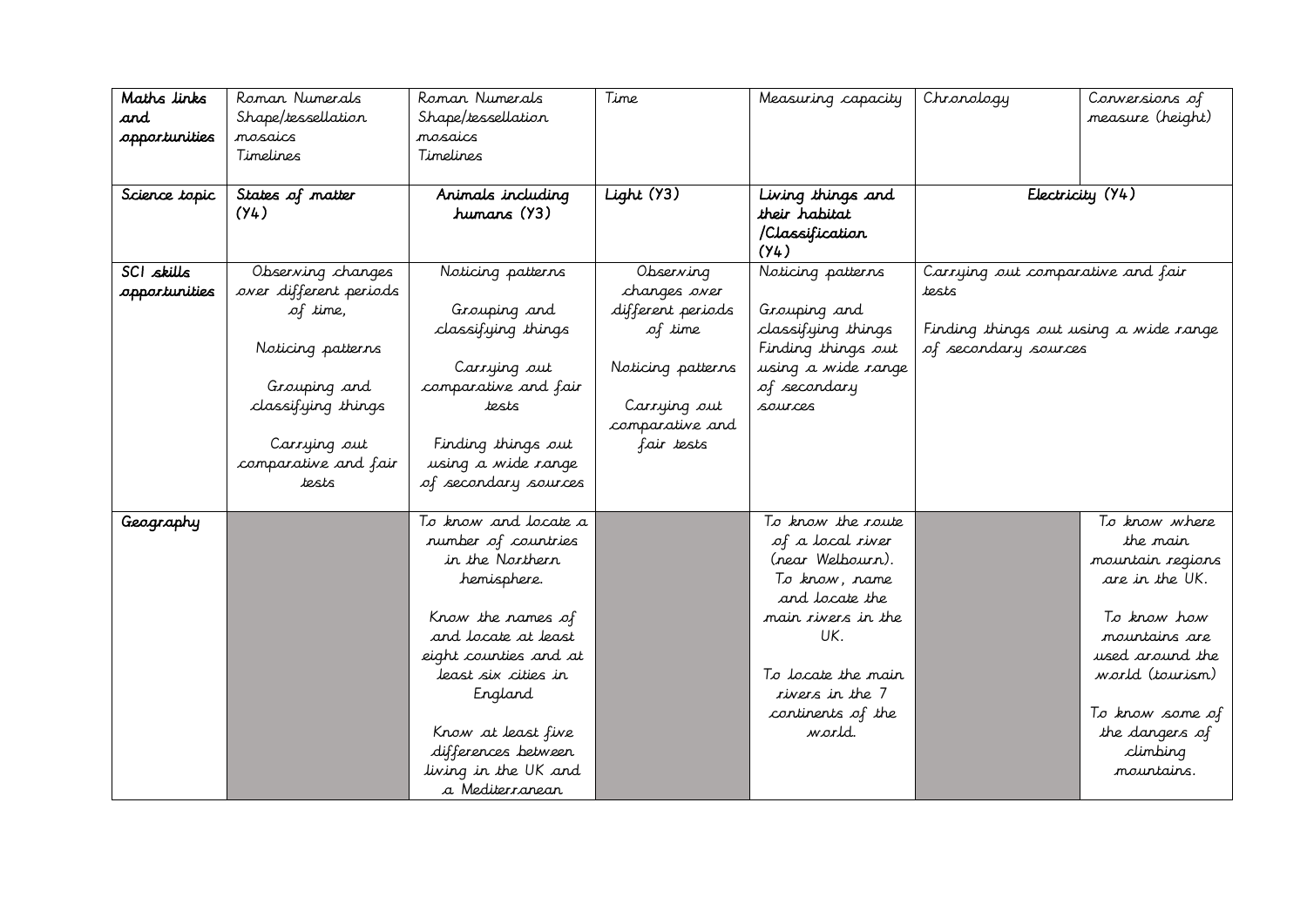| country (Italy/Rome     | To know why most         | Identify the         |
|-------------------------|--------------------------|----------------------|
| today)                  | cities are located       | following            |
|                         | by a river.              | physical features:   |
| To know, describe       |                          | mountain, island,    |
| and understand key      | To know how              | <i>valley, cliff</i> |
| aspects of human        | rivers are used in       |                      |
| geography, including    | everyday life            | To know how          |
| types of settlement     | around the world.        | mountains are        |
| and land use-           |                          | formed. (in a        |
| including the position  | Identify the             | number of ways)      |
| of specific local       | following physical       |                      |
| landmarks.              | features: lake,          | To know how the      |
|                         | island, valley,          | land has             |
| To know the main        | river, forest and        | changed over         |
| features of Lincoln.    | beach.                   | time and how the     |
|                         |                          | Earth's crust is     |
| To describe the main    | To know and label        | made.                |
| physical features       | the main features/       |                      |
| between a city          | stages of a river.       | To know the          |
| (Lincoln) and a         |                          | names of the         |
| village (Welbourn)      | To know how a            | world's highest      |
|                         | river is formed.         | mountains.           |
| To know what the        |                          |                      |
| local climate is.       | To know the name         | To know how to       |
|                         | and locate a             | use maps and         |
| To be able to identify  | number of the            | globes to locate     |
| physical features in    | world's longest          | the equator,         |
| Lincoln. using maps.    | rivers.                  | tropics of cancer    |
|                         |                          | and Capricorn        |
| To compare Roman        | To know and              | and the              |
| remains in Lincoln to   | explain the features     | Greenwich            |
| artist interpretations. | of a water cycle.        | Meridian.            |
|                         |                          |                      |
| To know how to use      | To know what             | To research facts    |
| maps to locate          | happens when a           | about the            |
| European countries      | <i>river reaches the</i> | mountain ranges      |
| and capitals.           | coast.                   | of the world.        |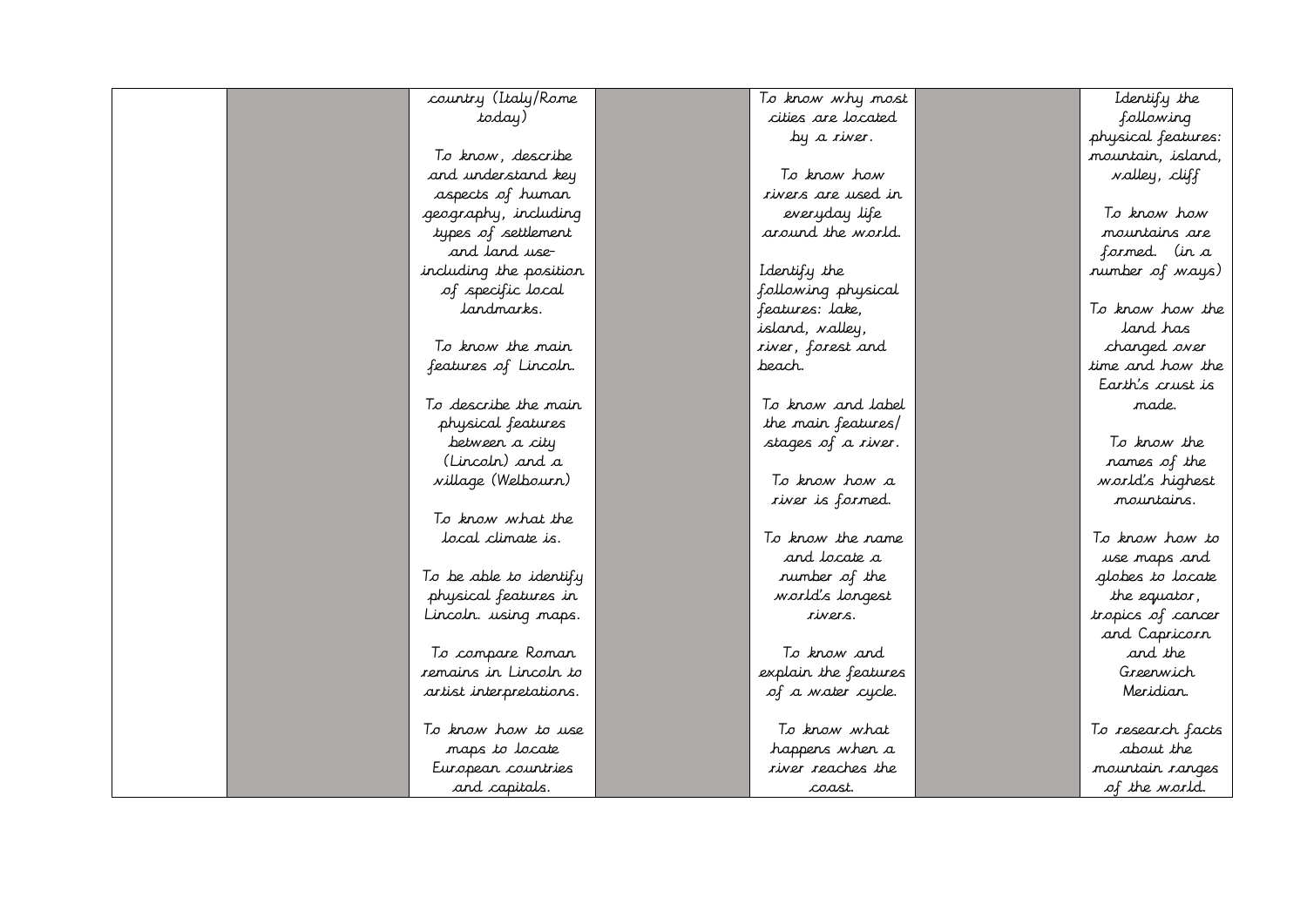|         |                     | To know how to         | To know why          |                   |  |
|---------|---------------------|------------------------|----------------------|-------------------|--|
|         |                     | compare maps and       | xivers flood.        |                   |  |
|         |                     | satellite images.      |                      |                   |  |
|         |                     |                        | To know how to       |                   |  |
|         |                     | Know how to plan a     | use maps and         |                   |  |
|         |                     | journey within the UK, | globes to locate the |                   |  |
|         |                     | using a road map       | equator, tropics of  |                   |  |
|         |                     |                        | cancer and           |                   |  |
|         |                     | To compare a map of    | Capricorn and the    |                   |  |
|         |                     | Lincoln today with a   | Greenwich            |                   |  |
|         |                     | map (artists           | Meridian.            |                   |  |
|         |                     | impression) of Roman   |                      |                   |  |
|         |                     | Lincoln, highlighting  | To research facts    |                   |  |
|         |                     | main roads that        | about the major      |                   |  |
|         |                     | appear on both.        | rivers of the        |                   |  |
|         |                     |                        | world.               |                   |  |
|         |                     |                        |                      |                   |  |
|         |                     |                        | To know how to       |                   |  |
|         |                     |                        | plan a journey       |                   |  |
|         |                     |                        | within the UK        |                   |  |
|         |                     |                        | using a road map.    |                   |  |
|         |                     |                        |                      |                   |  |
|         |                     |                        | To know and name     |                   |  |
|         |                     |                        | the eight points of  |                   |  |
|         |                     |                        | a compass.           |                   |  |
|         |                     |                        |                      |                   |  |
|         |                     |                        | To sketch a map      |                   |  |
|         |                     |                        | of a river and its   |                   |  |
|         |                     |                        | journey, including   |                   |  |
|         |                     |                        | features and         |                   |  |
|         |                     |                        | landmarks.           |                   |  |
| History | To give reasons why |                        |                      | To give more than |  |
|         | the past has been   |                        |                      | one reason to     |  |
|         | represented in a    |                        |                      | support a         |  |
|         | particular way (The |                        |                      | historical        |  |
|         | Ranans)             |                        |                      | argument.         |  |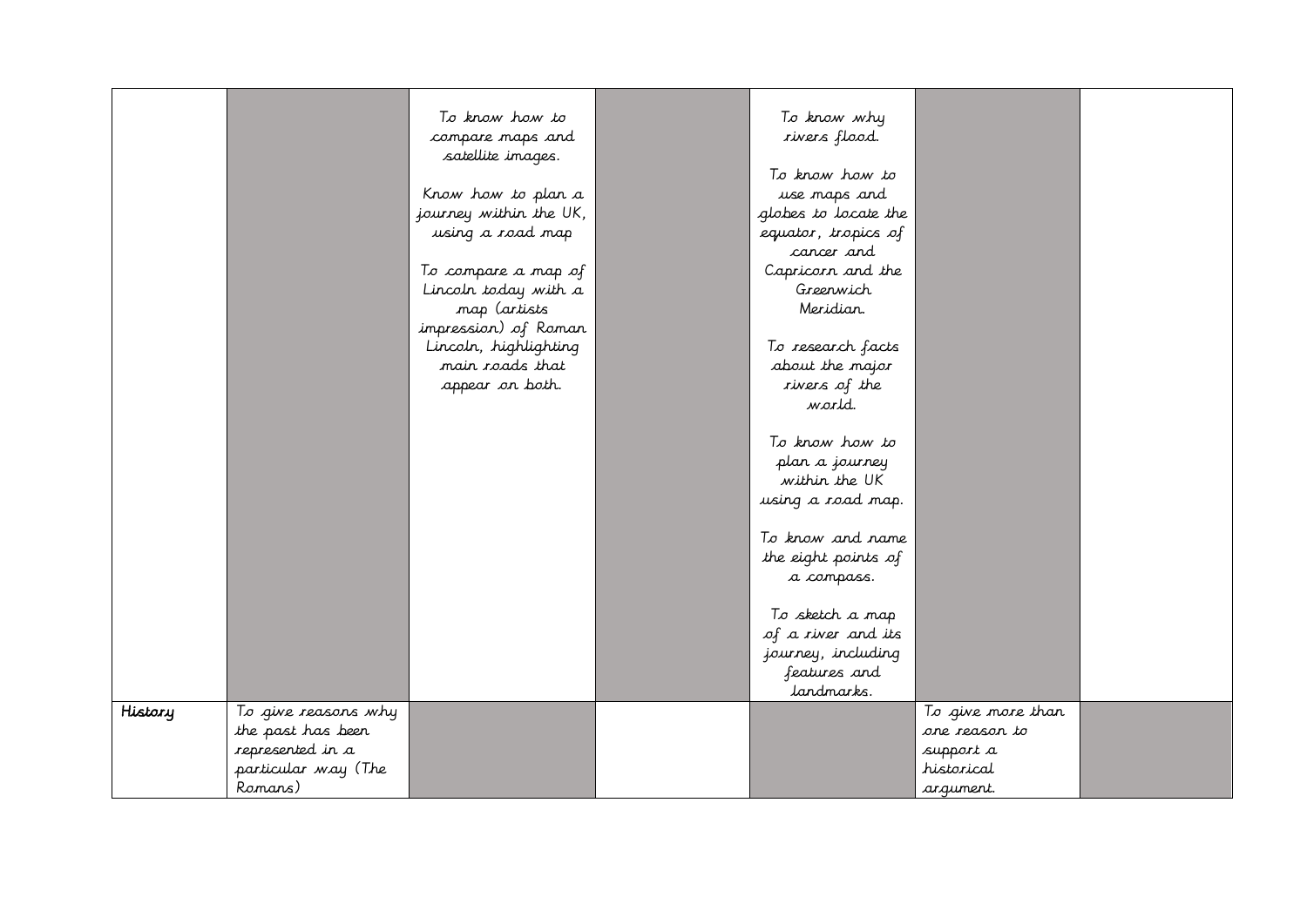|              | To select and record<br>information as part<br>of research.<br>To find answers to<br>specific historical<br>questions. |                                                                 |                                                                                            |                                                                                               | To ask a variety<br>of questions and<br>investigate them<br>using research.<br>To select data and<br>arrange it into a<br>fact file.<br>To give reasons<br>why events<br>happened. |                                                                                                |
|--------------|------------------------------------------------------------------------------------------------------------------------|-----------------------------------------------------------------|--------------------------------------------------------------------------------------------|-----------------------------------------------------------------------------------------------|------------------------------------------------------------------------------------------------------------------------------------------------------------------------------------|------------------------------------------------------------------------------------------------|
| <b>Art</b>   | Mosaics                                                                                                                |                                                                 | Fanous Artist-<br>Focus on Pop Art<br>Printing                                             |                                                                                               | Van Gogh<br>Painting Strokes                                                                                                                                                       |                                                                                                |
| DT           |                                                                                                                        | Sewing                                                          |                                                                                            | Building a bridge                                                                             |                                                                                                                                                                                    | Light up box                                                                                   |
| <b>Music</b> | Mama Mia<br>Charagana Year 4                                                                                           | Glockenspiel Stage 2<br>Charagana Year 4                        | Stop!<br>Charagana Year<br>Ŀ                                                               | Lean on Me<br>Charagana Year 4                                                                | Blackbird<br>Charagana Year 4                                                                                                                                                      | Reflect, Replay,<br>Rewind<br>Charagana Year                                                   |
| <b>MFL</b>   | Recap basic French<br>Phonics lessons 1 &                                                                              | Shapes                                                          | Vegetables                                                                                 | Ancient Britain                                                                               | Musical<br>Instruments                                                                                                                                                             | In Class                                                                                       |
| <b>PE</b>    | Competitive Games<br>Invasion Games<br>Football<br>Physical Education<br>Striking Skills                               | Competitive Games<br>Hockey<br>Physical Education<br>Gymnastics | Competitive Games<br>Net and Wall<br>Games<br>Volleyball<br>Physical<br>Education<br>Dance | Competitive Games<br>Net and Wall<br>Games<br>Badminton<br>Physical Education<br>Orienteering | Competitive Games<br>Striking and<br>Fielding<br>Cricket<br>Physical Education<br>Athletics                                                                                        | Competitive Game<br>Striking and<br>Fielding<br>Rounders<br>Physical<br>Education<br>Athletics |